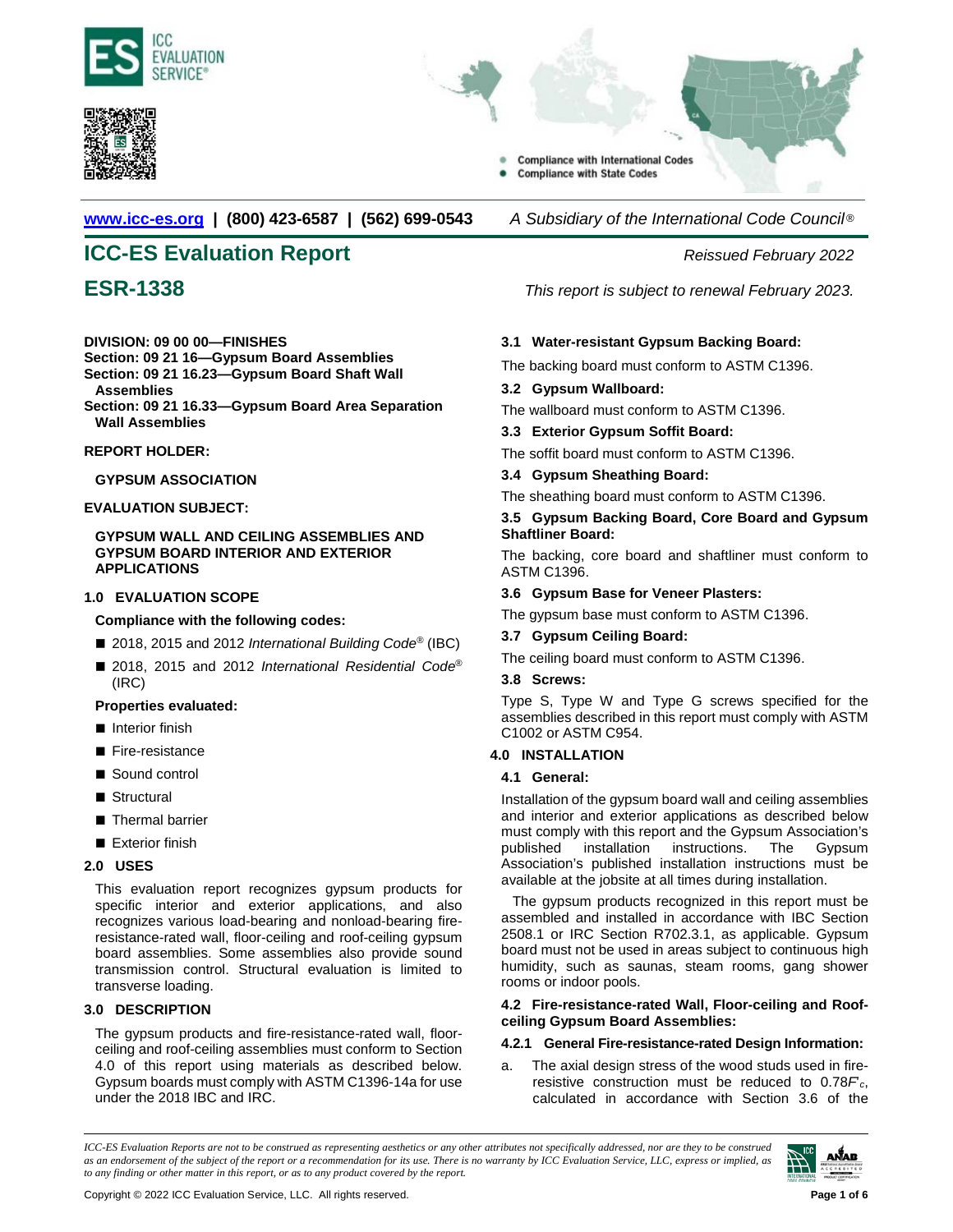ANSI/AWC National Design Specification (NDS) for Wood Construction 2018 edition for the 2018 IBC, 2015 edition for the 2015 IBC and 2012 edition for the 2012 IBC, with the maximum design stress not greater than 78 percent of the calculated allowable stress with studs having a slenderness ratio, *le*/*d*, of 33.

- b. When gypsum board is used in fire-resistive floor/ceiling, roof/ceiling, or wall assemblies, the board thickness, type of gypsum board, and construction of the assembly must comply with Chapter 7 of the IBC; Section R302 of the IRC; the Gypsum Association Fire Resistance Design Manual, GA-600, 21<sup>st</sup> Edition for the 2018 IBC, 20<sup>th</sup> Edition for the 2015 IBC or 19th Edition for the 2012 IBC; or current ICC-ES evaluation reports. The Gypsum Association Fire Resistance and Sound Control Design Manual GA-600 (22<sup>nd</sup> Edition), although not specifically listed as a reference standard in the 2012, 2015 or 2018 IBC, is an acceptable alternative to the 19<sup>th</sup>, 20<sup>th</sup> and 21<sup>st</sup> Editions when approved by the code official.
- c. Except where otherwise noted in this report, any of the gypsum boards listed in Section 3.0, of the same size, thickness, and core type specified, may be used. The gypsum base for veneer plasters must be covered with minimum  $\frac{1}{16}$ -inch-thick (1.6 mm) gypsum veneer plaster.

**4.2.2 Fire-resistance-rated Assemblies:** Generic fireresistance-rated systems (those not designated as proprietary in the listing), as listed in the Gypsum Association Fire Resistance Design Manual, GA-600, 21<sup>st</sup> Edition for the 2018 IBC, 20<sup>th</sup> Edition for the 2015 IBC, or 19th edition for the 2012, are recognized for use when installed in accordance with the manual and the corresponding fire test report listed in the manual. The Gypsum Association Fire Resistance and Sound Control Design Manual GA-600 (22<sup>nd</sup> Edition), although not specifically listed as a reference standard in the 2012, 2015 or 2018 IBC, is an acceptable alternative to the  $19<sup>th</sup>$ , 20<sup>th</sup> and 21<sup>st</sup> Editions, when approved by the code official.

**4.2.2.1 Two-hour Gypsum Board Solid Partition for Shaft Enclosure:** The assembly is similar to Item 9-1.1 of Table 721.1(2) of the 2018, 2015 and 2012 IBC, except that the gypsum shaftliner is first installed onto 2-by-2-inch (51 by 51 mm) steel floor and ceiling runners using Type S screws spaced 12 inches (305 mm) on center. The runners must be anchored at 24 inches (610 mm) on center, using approved fasteners. Two layers of  $1/2$ -inch-thick (12.7 mm), Type X gypsum board installed with long edges parallel to wrapped coreboard edges are laminated to one side of the coreboard. All vertical joints must be offset at least 3 inches (76 mm).

The assembly may also be constructed with four layers of  $1/2$ -inch-thick (12.7 mm), Type X gypsum board, laminated together, with the joints of each layer offset at least 3 inches (76 mm) from the adjoining layers. The laminating compound must comply with ASTM C475 or be an approved powder setting–type compound. The first layer is attached to the 2-by-2-inch (51 by 51 mm) steel floor and ceiling angle runners using one  $\frac{7}{8}$ -inch-long (22 mm), Type S screw at each corner. The second layer is then fully laminated to the first layer and screw-attached to the runners using 115/16-inch-long (49.2 mm), Type S screws spaced 12 inches (305 mm) on center. The third layer is laminated in the same manner as the second layer, and is further attached using 11/2-inch-long (38 mm), Type G screws spaced 24 inches (610 mm) on center along the edges and along the center, and held back  $2^{1/2}$  inches (63.5 mm) from the top and bottom edges. The fourth layer is fully laminated, with all of the vertical joints being offset.

**4.2.2.2 One-hour Gypsum Board Partition with Wood Framing:** The framing consists of nominal 2-by-4 wood studs spaced 16 inches (406 mm) on center, with blocking of the same size at midheight. Each side of the wall is covered with a single layer of  $5/8$ -inch-thick (15.9 mm), Type X gypsum board applied either perpendicular to or parallel to the framing. The gypsum board is attached to the framing using No. 6 by  $1\frac{1}{4}$ -inch-long (31.7 mm), buglehead, Type W screws spaced 8 inches (203 mm) on center along end joints and 12 inches (305 mm) on center in the field. Screws are placed no closer than  $\frac{1}{2}$  inch (12.7 mm) to end or edge joints. Vertical joints are staggered 16 inches (406 mm) on center, and horizontal joints are staggered 12 inches (305 mm) on center on each side. The joints are taped with joint tape and covered with two coats of joint compound. Screw heads are covered with joint compound.

**4.2.2.3 One-hour Gypsum Board Staggered-stud Bearing Partition:** The framing consists of two rows of nominal 2-by-3 wood studs spaced at 16 inches (406 mm) on center or nominal 2-by-4 wood studs spaced at 24 inches (610 mm) on center, with blocking of the same size at midheight. Studs in opposite rows are staggered 8 inches (203 mm) or 12 inches (305 mm) on center, and the rows are spaced a minimum of 1 inch (25.4 mm) apart. The plates for each row may be of the same size and material, or common plates may be used for the two rows. The exterior face of each row is then covered with  $5/8$ -inch-thick (15.9 mm), Type X gypsum board applied horizontally or vertically using 6d cement-coated cooler nails at 7 inches (178 mm) on center, with end joints on nailing members. Fire-blocks, when required, may be of mineral wool batts, 2 inches (51 mm) thick in the intervening spaces between the two rows of studs, or  $\frac{1}{2}$ -inch-thick (12.7 mm) gypsum board. Where nominally 2-by-3 studs are used, they must be stress-graded lumber as set forth in Table 4C of the supplement of the NDS.

**4.2.2.4 One-hour Gypsum Board Floor-ceiling or Roofceiling Assembly with Wood Framing:** The ceiling construction is identical to assembly FC 5529 in the Gypsum Association Fire Resistance and Sound Control Design Manual, 22<sup>nd</sup> and 21<sup>st</sup> Editions (FC5406 in the Gypsum Association Fire Resistance Design Manual, 20<sup>th</sup> and 19<sup>th</sup> Editions). Alternate framing consists of lower chords of trussed rafters, or pitched or flat trusses spaced a maximum of 24 inches (610 mm) on center. Alternate fasteners, having the same spacing as the screws, are  $1^{7}/_8$ -inch-long (47.6 mm), 6d, cooler, box or wallboard nails for the base ply, and  $2^{3}/_{8}$ -inch-long (60 mm), 8d, cooler, box or wallboard nails for the face ply. Type G screws,  $1\frac{1}{2}$  inches (38 mm) long, are still required at the end joints of the gypsum board face layer.

**4.2.2.5 One-hour Gypsum Board Roof-ceiling Assembly with Steel Framing:** The assembly consists of steel roof framing with roof purlins spaced and designed to support a noncombustible ceiling grid to which is attached double 5/8-inch-thick (15.9 mm), Type X gypsum board. Cold-rolled steel main runner channels at 4 feet (1219 mm) on center, with size and hanger support complying with Section 2506.2.1 of the IBC, are hung from the steel framing. Number 25 gage, <sup>7</sup>/8-inch-deep (22 mm), rigid cross-furring channels are spaced 24 inches (610 mm) on center. Furring channels are wire-tied to the runner channels using loops of No. 16 gage wire. The base layer of  $5\frac{1}{8}$ -inch-thick (15.9 mm), Type X gypsum board is applied at right angles to the furring channels using 1-inch-long (25.4 mm), Type S screws spaced at 24 inches (610 mm) on center. The face layer of  $5/\text{s}$ -inch-thick (15.9 mm), Type X gypsum board is applied at right angles to the furring channels, using  $1<sup>5</sup>/<sub>8</sub>$ -inch-long (41.3 mm), Type S screws spaced at 12 inches (305 mm) on center at joints,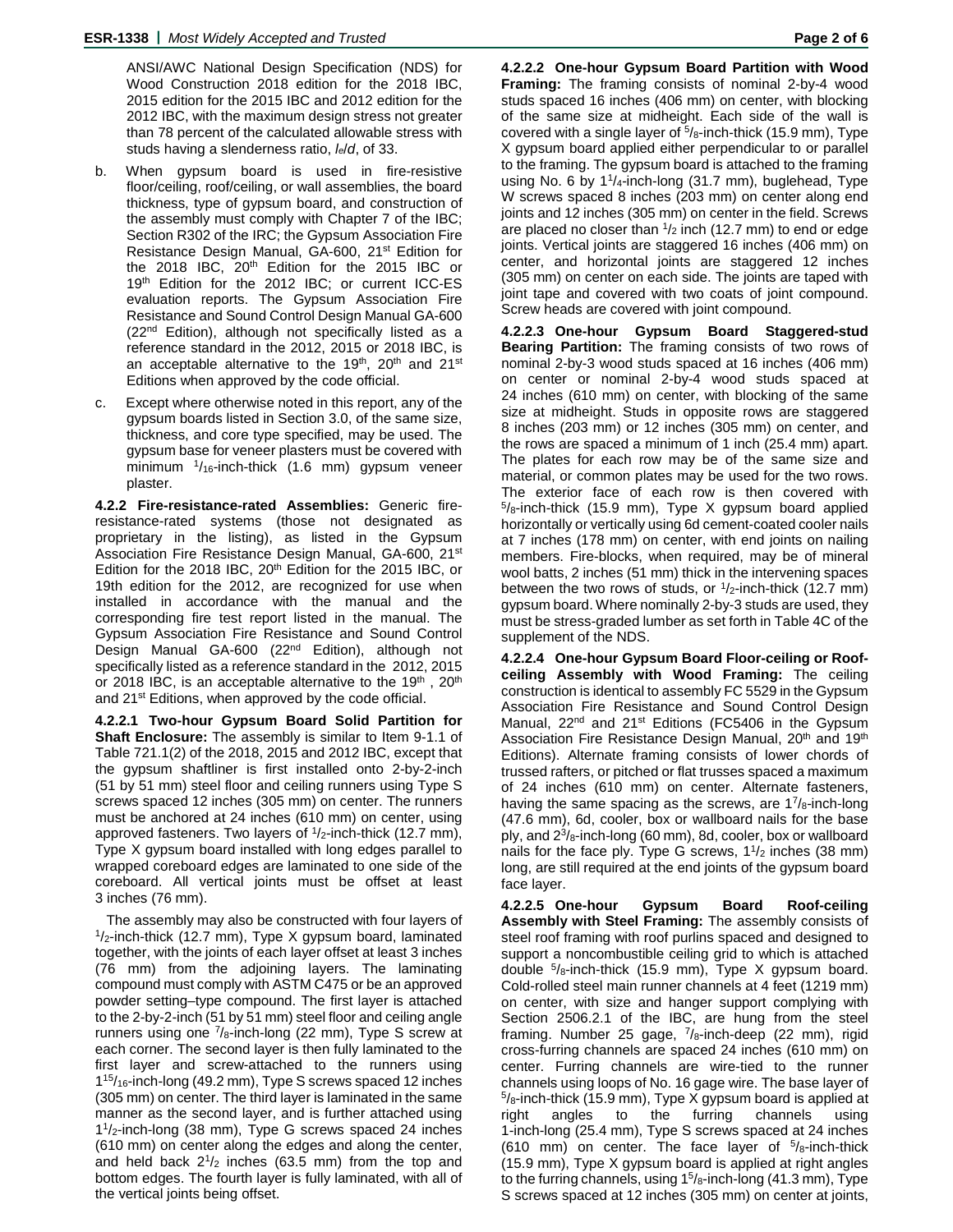driven through the base layer and into the intermediate furring channels. Face layer joints are offset 24 inches (610 mm) from the base layer joints. One-and-one-half-inchlong (38 mm), Type G screws, placed 2 inches (51 mm) from either side of the face layer end joints, are also installed at 12 inches (305 mm) on center. The addition of insulation to the assembly is permitted, provided a minimum plenum space of 10 inches (254 mm) is maintained between the underside of the insulation and the gypsum panel.

**4.2.2.6 Two-hour Gypsum Board Bearing Wall with Minimum STC (Sound Transmission Class) 50 Sound Rating:** The construction consists of nominally 2-by-4 wood studs spaced 16 inches (406 mm) on center, faced on each side with two layers of  $5/8$ -inch-thick (15.9 mm), Type X gypsum board. On one side, the gypsum board is fastened directly to the studs as specified for interior partitions in Item 14-1.5 of Table 721.1(2) of the 2018, 2015 and 2012 IBC; on the other side, resilient furring channels spaced 24 inches (610 mm) on center are applied horizontally over the wood studs and are attached using 6d common or 11/4-inch (31.7 mm) wallboard nails or 1-inch-long (25.4 mm), Type W or Type S screws. The 5/8-inch-thick (15.9 mm), Type X gypsum board is applied horizontally and is attached along longitudinal edges to the furring channels using 1-inch-long (25.4 mm), Type S screws spaced 12 inches (305 mm) on center. Six-inch-wide (152 mm) strips of gypsum board are installed behind unsupported vertical butt joints and are attached at the ends and along the length of the strips using Type G, 11/2-inch-long (38 mm) screws spaced 12 inches (305 mm) on center. A face layer of  $5/8$ -inch-thick (15.9 mm), Type X gypsum board is applied with joints staggered from the base layer joints and secured to the resilient furring channels using 1<sup>5</sup>/8-inch-long (41.3 mm), Type S screws spaced 12 inches (305 mm) on center. With this partition, a minimum STC rating of 50 is attained. When desired, glass fiber or mineral wool insulation may be installed in the stud cavities.

# **4.2.3 Alternate Fire-resistance-rated Construction:**

**4.2.3.1 Alternate Suspended Ceiling Construction:** Gypsum board ceilings directly attached to steel framing as set forth in Table 721.1(3) of the 2018, 2015 and 2012 IBC may be suspended by means of  $1\frac{1}{2}$ -inch (38 mm), coldrolled steel, main runner channels, spaced 48 inches (1219 mm) on center, that are suspended with No. 8, SWG galvanized wire hangers spaced 48 inches (1219 mm) on center. Furring channels are placed perpendicular to the cold-rolled steel main runner channels and are secured thereto using No. 18, SWG galvanized wire ties (double strand); the gypsum board is then installed in the manner required for direct attachment.

**4.2.3.2 Alternate Gypsum Board Fasteners:** Screws, either Type W or Type S, depending on the framing member, may be used in lieu of nails in fire-resistance-rated assemblies described in this report or described in Tables 721.1(2) and 721.1(3) of the 2018, 2015 and 2012 IBC, provided the screw penetration into the framing member is equivalent to the nail penetration, the screw spacing is the same as the nail spacing, and the cross-sectional area of the screws is equal to that of the specified nails.

**4.2.3.3 Joint Treatment:** For the fire-resistive assemblies in this report, taping and finishing of joints and fasteners is permitted to be omitted in the following cases:

- a. Where there is square-edge gypsum board or tongueand-groove-edge (V-edge) gypsum backing board or gypsum sheathing.
- b. In single-layer applications on wood-framed assemblies where joints fall over framing members.

# **4.3 Sound Control Systems:**

Generic sound control systems, as listed in the Gypsum Association Fire Resistance Design Manual, GA-600 21st Edition for the 2018 IBC,  $20<sup>th</sup>$  Edition for the 2015 IBC, or 19th edition for the 2012 IBC, are recognized for use when installed in accordance with the manual and the corresponding sound test report listed in the manual. The Gypsum Association Fire Resistance and Sound Control Design Manual GA-600 (22<sup>nd</sup> Edition), although not specifically listed as a reference standard in the 2012, 2015 or 2018 IBC, is an acceptable alternative to the 19th, 20th and 21<sup>st</sup> Editions when approved by the code official. Partition systems must be sealed at perimeter and around cut-outs using beads of non-hardening caulking compound, except that tape and joint compound are permitted to be used in lieu of caulking above the top plate in wood-framed systems. Where carpet and pad are specified for the IIC sound rating shown in the manual, the carpet must be a 44 ounce (1492 g/m<sup>2</sup>) wool carpet with a 40-ounce (1356 g/m<sup>2</sup>) hair pad.

Except where otherwise noted in this report, any of the gypsum boards listed in Section 3.0, of the same size, thickness, and core type specified, may be used.

# **4.4 Allowable Partition Heights:**

**4.4.1 Gypsum Board or Veneer Base:** To comply with 2018 IBC Section 1607.15 (2015 and 2012 IBC Section 1607.14) and Table 1604.3 of the 2018, 2015 and 2012 IBC, the allowable height limits of non-bearing partitions are as follows:

Partitions utilizing No. 25 gage [minimum 0.0179 inch (0.454 mm) uncoated base-metal thickness] steel channel studs conforming to ASTM C645 must have maximum heights as set forth in a current ICC-ES evaluation report. Mechanical fastening of intermediate studs to the track is not required unless this is specified in the evaluation report.

# **4.5 Joint Treatment at Areas to Receive Tile:**

Gypsum board joints, including those at all angle intersections, which are under areas to receive tile or wall panels, must be treated with joint compound and tape, but must not be finish-coated. All cut edges and openings around pipes and fixtures must be treated with an approved, water-resistant, flexible compound or caulk. Areas to be tiled that are covered with a joint compound must be skim-coated with bedding adhesive. The bedding adhesive for ceramic tile must conform to ANSI A136.1 for Organic Adhesives for Installation of Ceramic Tile, Type I.

### **4.6 Exterior Surfaces:**

# **4.6.1 Exterior Ceiling Surfaces:**

**4.6.1.1 Location:** Exterior gypsum soffit board, or gypsum wallboard intended for such use, may be used as a ceiling finish at exterior locations such as carports, open porches, walkways, soffits and similar installations that are horizontal or inclined downward away from the building. Gypsum wallboard is permitted for use as a ceiling finish at exterior horizontal applications not exposed to the weather as defined by Chapter 2 of the 2018 and 2015 IBC (Section 2502 of the 2012), or Section R702.3.5 of the IRC.

**4.6.1.2 Framing:** Maximum spacing of framing members must be 16 inches (406 mm) on center when supporting  $\frac{1}{2}$ inch-thick (12.7 mm) board, and must be 24 inches (610 mm) on center when supporting  $5\frac{1}{8}$ -inch-thick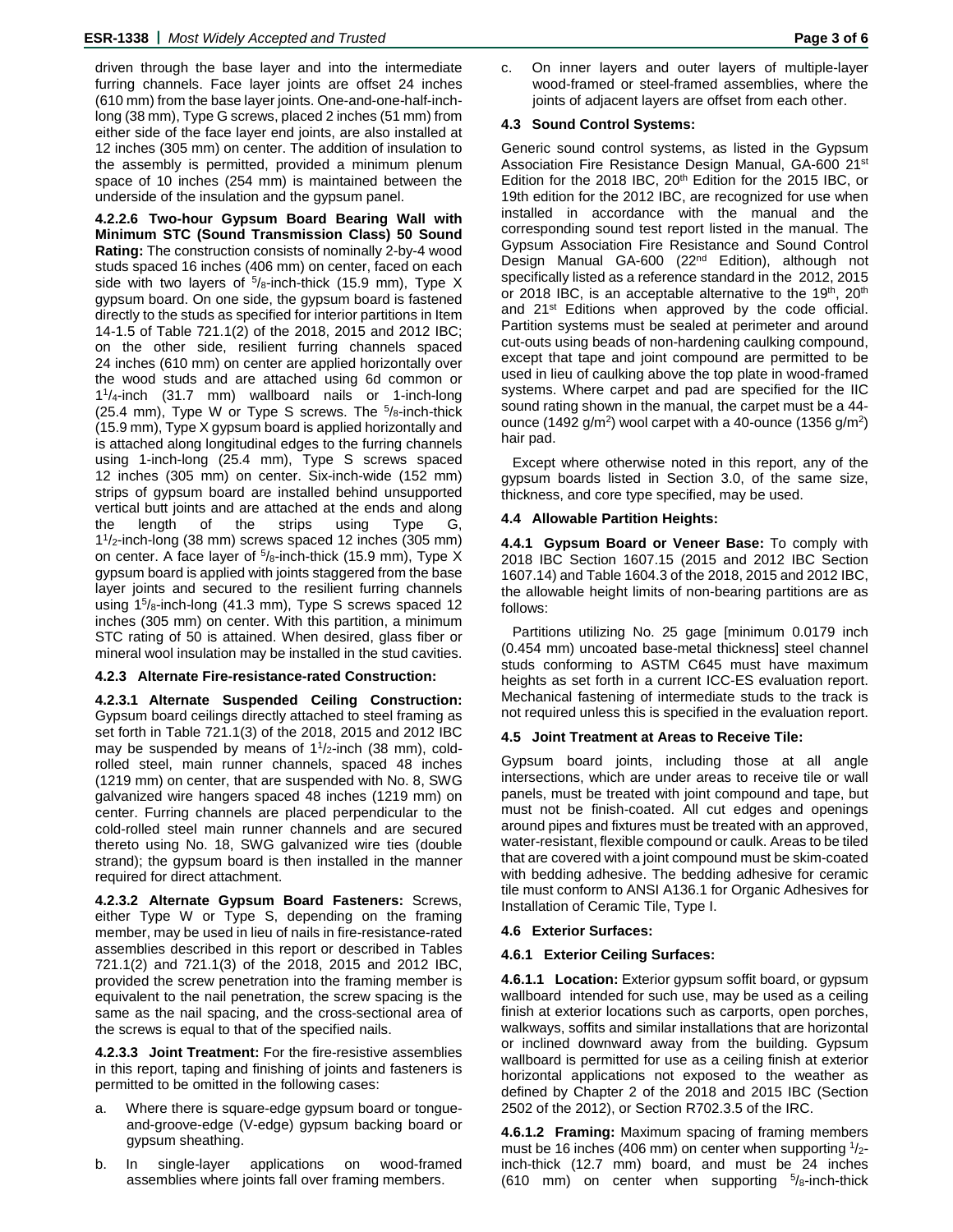(15.9 mm) board. Gypsum board applications perpendicular to framing members must comply with ASTM C840 (IBC), or Table R702.3.5 of the IRC.

**4.6.1.3 Joints:** In ceiling areas having long runs, the maximum spacing of expansion joints must be 30 feet  $(9.144 \text{ m})$ . A  $\frac{1}{4}$ -inch  $(6.4 \text{ mm})$  clearance joint is required between gypsum board and adjacent walls, fascia, beams or columns. Fascia boards must extend downward past the ceiling board surface a minimum of  $\frac{1}{4}$  inch (6.4 mm). The joints and fastener heads in exterior gypsum soffit board or gypsum wallboard intended for such use must be provided with joint treatment. An alternate joint treatment is batten strips.

**4.6.1.4 Surface Treatment:** The exterior gypsum soffit board and the gypsum wallboard intended for such use as allowed by the applicable code must have one of the following surface treatments applied at the jobsite:

- a. One coat of latex exterior paint applied over an oil-base primer.
- b. Two coats of an oil- or alkyd-based exterior paint.

# **4.7 Thermal Barrier:**

Regular gypsum board, a minimum of  $1/2$ -inch (12.7 mm) thick, is permitted to be used as a thermal barrier in accordance with Sections 2603.4 or 2603.5.2 of the IBC or Section R316.4 of the IRC. The gypsum board must be attached in such a manner that it will remain in place for 15 minutes of fire exposure. For walls constructed of wood framing, attachment of the gypsum board in accordance with ASTM C840 (IBC), or IRC Section R702.3.5, is permitted. For other construction, attachment of the gypsum wallboard must comply with a specific ICC-ES evaluation report, or the method of attachment must be qualified by testing in accordance with FM 4880, UL 1040, NFPA 286 or UL 1715 (IBC and IRC).

### **4.8 Shear Walls:**

Table 1 shows maximum allowable shear values for gypsum board shearwalls. Gypsum board must be applied either horizontally or vertically on nominally 2-by-4 (50 by 102 mm) wood studs. Additionally, Section 2505 of the IBC or R602.10 of the IRC is applicable.

# **5.0 CONDITIONS OF USE**

The gypsum board wall and ceiling assemblies and interior and exterior applications described in this report comply with, or are suitable alternatives to what is specified in, those codes listed in Section 1.0 of this report, subject to the following conditions:

**5.1** Installation must comply with this report, the Gypsum Association's published installation instructions and the applicable code. In the event of a conflict between

the Gypsum Association's published installation instructions and this report, this report governs.

- **5.2** Partition construction and heights are as set forth in this report. Indicated stud spacings are maximums. Stud sizes (depths) and gages are minimums.
- **5.3** In jurisdictions adopting the IBC or IRC, gypsum board must not be used to resist seismic forces in structures in Seismic Design Category E or F.
- **5.4** Documentation must be submitted to the code official verifying that the gypsum board products to be installed comply with the applicable standard noted in Section 3.0 of this report.
- **5.5** Calculations and details must be submitted to the code official for approval of structural-use applications.

# **6.0 EVIDENCE SUBMITTED**

- **6.1** Reports of testing in accordance with ASTM E119 (UL 263).
- **6.2** Reports of testing in accordance with ASTM E84 (UL 723).
- **6.3** Reports of transverse load testing in accordance with UL 1296.
- **6.4** Reports of sound transmission testing in accordance with ASTM E90 and ASTM E413.
- **6.5** Reports of testing in accordance with ASTM C473.
- **6.6** Reports of racking shear wall testing in accordance with ASTM E72.

# **7.0 IDENTIFICATION**

**7.1** Gypsum boards must be identified by the manufacturer's name, the thickness, the brand name and the ASTM specification. Gypsum board products that have been evaluated by ICC-ES for compliance with the standards indicated in Section 3.0 of this report must also be identified by the ICC-ES report number associated with the specific product.

Bundles of steel studs must be identified as set forth in a current ICC-ES evaluation report on the product. Screws must be identified on the packaging by the name, brand or trademark of the producer or supplier and the ASTM designation.

**7.2** The report holder's contact information is the following:

**GYPSUM ASSOCIATION 962 WAYNE AVENUE, SUITE 620 SILVER SPRING, MARYLAND 20910 (301) 277-8686 [www.gypsum.org](http://www.gypsum.org/)**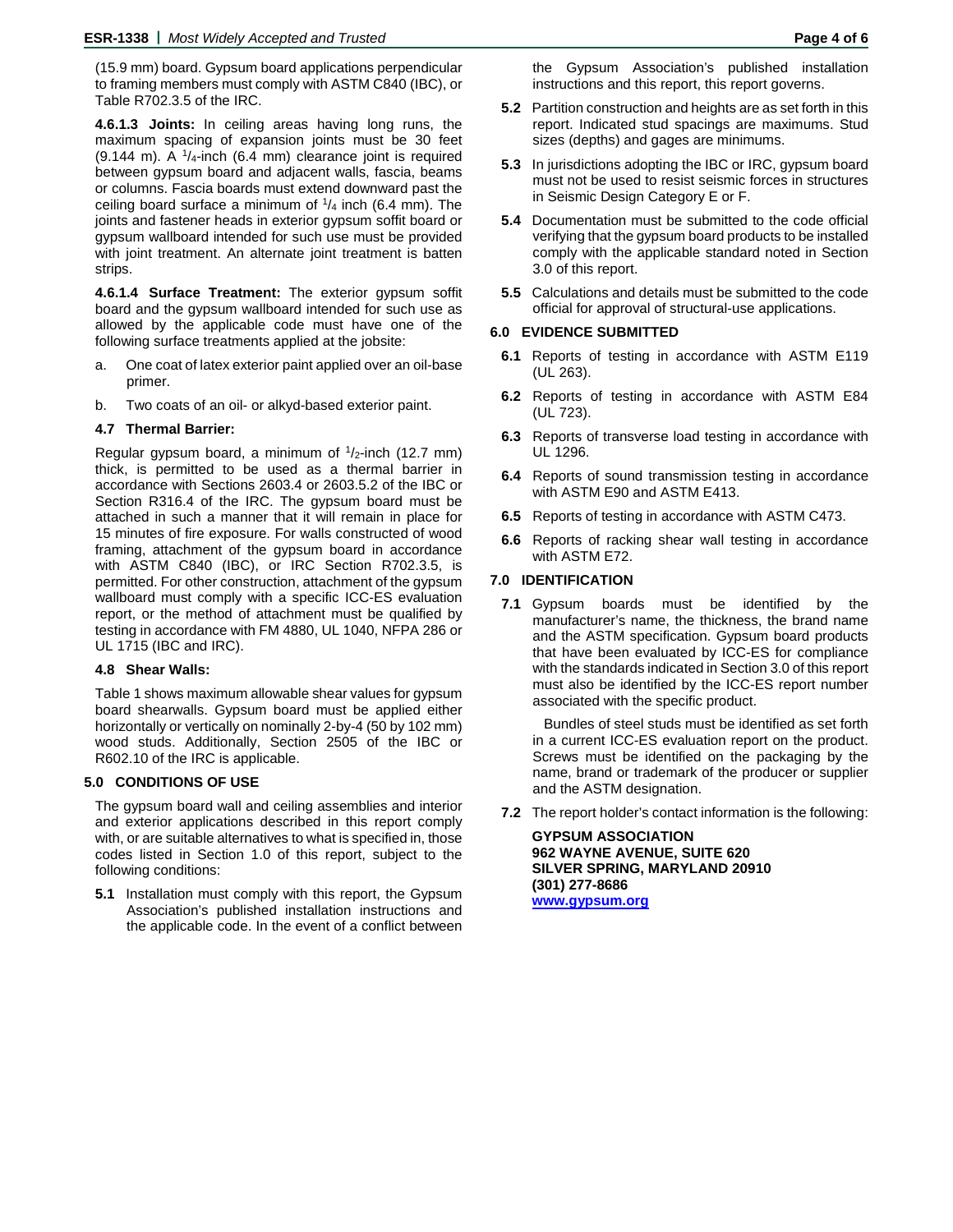#### **TABLE 1—ALLOWABLE SHEAR FOR WIND OR SEISMIC FORCES (pounds per foot)** FOR VERTICAL DIAPHRAGMS OF GYPSUM BOARD WOOD-FRAMED WALLS<sup>1, 2</sup>

| <b>BOARD</b><br><b>THICKNESS</b><br>(in.) | <b>WALL</b><br><b>CONSTRUCTION</b> | <b>MINIMUM FASTENER SIZE3</b>       | <b>MAXIMUM STUD</b><br><b>SPACING (in.)</b> | <b>MAXIMUM</b><br><b>FASTENER SPACING</b><br>(in.) |              | <b>ALLOWABLE</b><br><b>SHEAR VALUE</b><br>(plf) |
|-------------------------------------------|------------------------------------|-------------------------------------|---------------------------------------------|----------------------------------------------------|--------------|-------------------------------------------------|
|                                           |                                    |                                     |                                             | <b>Edges</b>                                       | <b>Field</b> |                                                 |
| $\frac{1}{2}$                             | Unblocked                          | 5d cooler or wallboard nails        | 24                                          |                                                    | 7            | 75                                              |
|                                           |                                    |                                     |                                             | 4                                                  | 4            | 110                                             |
| $^{5}/_8$                                 | <b>Unblocked</b>                   | 6d cooler or wallboard nails        | 24                                          | 4                                                  | 4            | 145                                             |
| $\frac{1}{2}$                             | <b>Unblocked</b>                   | No. $6 - 1\frac{1}{4}$ -inch screws | 16                                          | 8                                                  | 12           | 60                                              |
| $\frac{1}{2}$                             | Blocked <sup>4</sup>               | No. $6 - 1\frac{1}{4}$ -inch screws | 16                                          | 4                                                  | 16           | 160                                             |
| $\frac{1}{2}$                             | Blocked <sup>4</sup>               | No. $6 - 1\frac{1}{4}$ -inch screws | 16                                          | 4                                                  | 12           | 155                                             |
| $\frac{1}{2}$                             | Blocked <sup>4</sup>               | No. $6 - 1\frac{1}{4}$ -inch screws | 24                                          | 8                                                  | 12           | 70                                              |
| $^{1}/_{2}$                               | Blocked <sup>4</sup>               | No. $6 - 1\frac{1}{4}$ -inch screws | 16                                          | 6                                                  | 12           | 90                                              |
| $\frac{5}{8}$                             | <b>Unblocked</b>                   | No. $6 - 1\frac{1}{4}$ -inch screws | 16                                          | 8                                                  | 12           | 70                                              |
| $^{5}/_8$                                 | Blocked <sup>4</sup>               | No. $6 - 1\frac{1}{4}$ -inch screws | 16                                          | 8                                                  | 12           | 90                                              |

For **SI:** 1 inch = 25.4 mm, 1 plf = 14.6 N/m.

1Shear walls are not permitted to resist loads imposed by masonry or concrete construction. See Section 2306.3 of the 2018, 2015 and 2012 IBC, or Section R602.10 of the IRC. Values are for short-term loading from wind or seismic forces. Values must be reduced by 25 percent for normal loading. Values must not be

used in IBC Seismic Design Categories E and F.<br><sup>2</sup>The shear values are permitted to be additive when identical materials applied as specified in the table are applied to both sides of the wall.

3Screws must be Type W or Type S drywall screws.

4All board edges must be blocked.